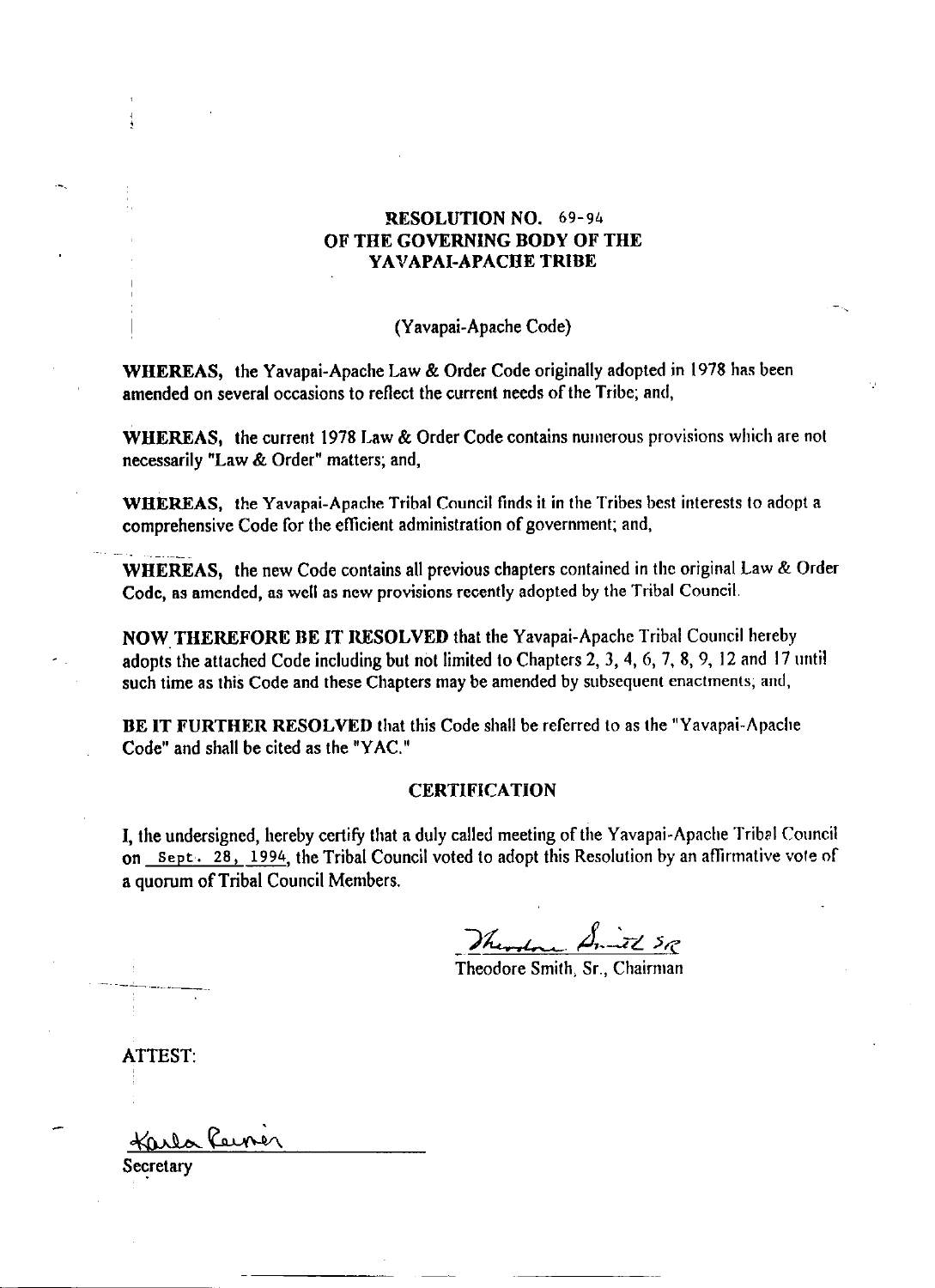# TABLE OF CONTENTS

 $\sim$   $\lambda$ 

 $\frac{1}{2}$ 

 $\epsilon$   $\pm$ 

 $\frac{1}{4}$ 

 $\frac{1}{\sqrt{2}}$ 

 $\sim$ 

 $\sim$   $\sim$   $\sim$ 

 $\bar{J}$ 

 $\label{eq:2} \frac{1}{\left|\mathbf{r}\right|}\left|\frac{1}{\left|\mathbf{r}\right|}\right|^{2}}\leq \frac{1}{\left|\mathbf{r}\right|^{2}}.$ 

# CHAPTER FOUR

## HEIRSHIP - PROBATE

| Section   | $\tilde{ }$ , the                 | <u>Page</u> |
|-----------|-----------------------------------|-------------|
| 4.1       | Determination of Heirs - Petition | 61          |
| $\mu$ . 2 | Procedure by Court                | $61 - 62$   |
| 4.3       | Approval of Wills                 | 62          |

 $\tau_{\overline{G11}}$  .

 $\mathbb{Z}^2$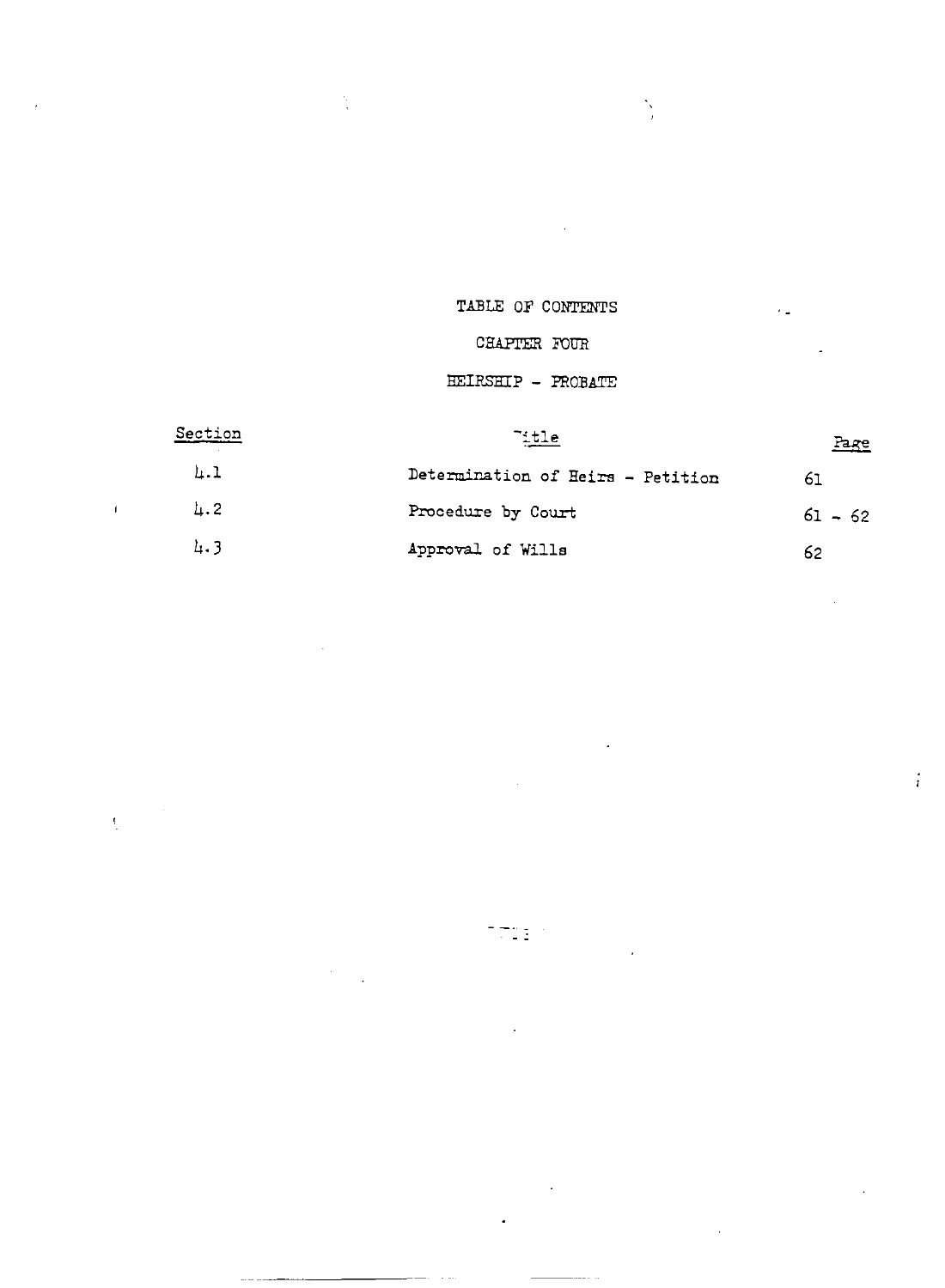### CHAPITR 4

### HEIRSHIP - PROBATE

### <span id="page-2-0"></span>Sec. 4.1 Determination of Heirs - Petition

Ŋ

When any member of the tribe die8 leaving property other than an allotment or other trust property subject to the jurisdiction of the United Statea, any member claiming to be an heir to the decedent may bring suit in the Yavapai-Apache Tribal Court to have the Court determine the heirs of the decedent and to divide among the heirs such property of the-decedent. No determination of the heirs shall be made unlees all the heirs lmown to the Court, to the Superintendent, and to the claimant, have been given notice of the proceeding and have been given reasonable opportunity to appear in the proceeding. Heirs who are not residents of this reservation shall be notified and a copy of the notice mailed to them shall be retained in the record.

#### ť Sec. &.2 Procedure by Court

<span id="page-2-1"></span>I

In the determination of heirs, the Court shall apply the laws of the State of Arizona. The Court sball also be empowered to appoint a temporary  $-$  7  $\pm$ custodian or administrator to supervise and protect the assets of the estate The Court may issue permits to sell such property as may be necessary before determination and the division of the property. The Court may require bond from the custodian or adminietrator for the fulfillment of his dutiee, and may fiz the fee, vhich shall not exceed one percent (1%) of the appraised value of the estate.

> <u>እ</u> \